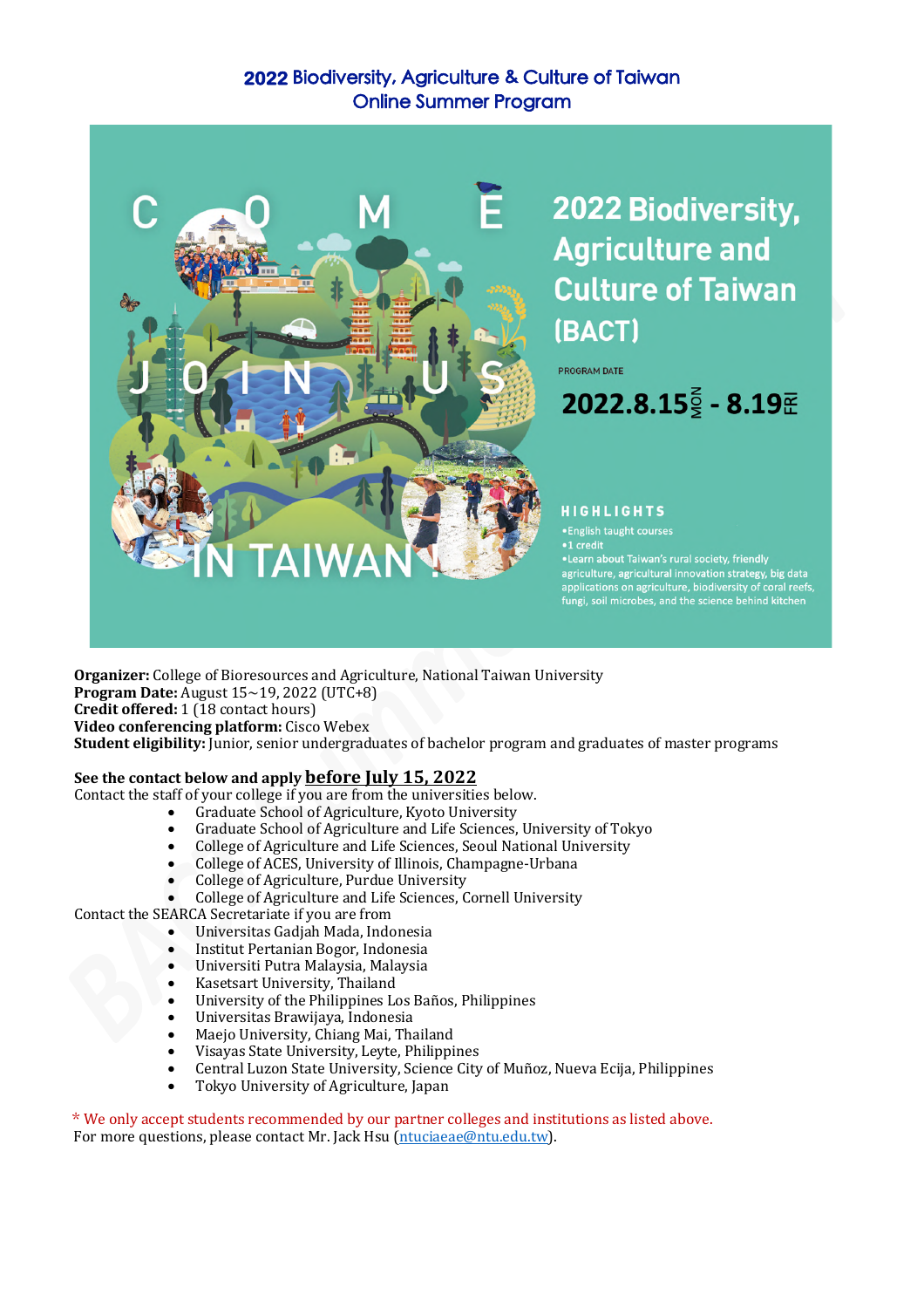# **2022** Biodiversity, Agriculture & Culture of Taiwan Online Summer Program

| Date          | <b>Time</b> | Contents                                                   |
|---------------|-------------|------------------------------------------------------------|
| Aug. 15 (Mon) | 0820-0830   | Opening and welcome remarks                                |
|               | 0830-0900   | <b>Briefing on NTU and CBA</b>                             |
|               | 0900-0910   | Course introduction                                        |
|               | 0910-1010   | Online tour of Taipei (Q&A)                                |
|               | 1020 - 1150 | New Rural Society in Taiwan by Dr. Ho-Chia CHUEH           |
|               | 1330-1530   | Coral Reefs in Taiwan: Diversity Patterns and              |
|               |             | Challenges by Dr. Stéphane DE PALMAS                       |
| Aug. 16 (Tue) | 0830-1030   | Agricultural Research and Innovation Strategy              |
|               |             | by Dr. Yann-Rong LIN                                       |
|               | 1040-1240   | Big Data Applications on Agriculture in Taiwan             |
|               |             | by Dr. Li-Yu LIU                                           |
| Aug. 17 (Wed) | 0830-1030   | <b>Ecology and River of Taiwan by Dr. Rita Sau-Wai YAM</b> |
|               | 1040-1210   | Ecological Engineering by Dr. Chiang WEI                   |
| Aug. 18 (Thu) | 0830-1030   | <b>Diversity and Bioprospecting of Fungal Communities</b>  |
|               |             | in Taiwan by Dr. Hiran Anjana ARIYAWANSA                   |
|               | 1040-1240   | Soil Biodiversity by Dr. Nai-Chun LIN                      |
| Aug. 19 (Fri) | 0830-1030   | Science behind Taiwanese Kitchen                           |
|               |             | by Dr. Kuang-Chen CHENG                                    |
|               | 1040-1240   | Eco-friendly Agriculture in Taiwan and Satoyama            |
|               |             | Initiative by Dr. Chi-Chang LIU                            |
|               | 1400 - 1430 | <b>Closing ceremony</b>                                    |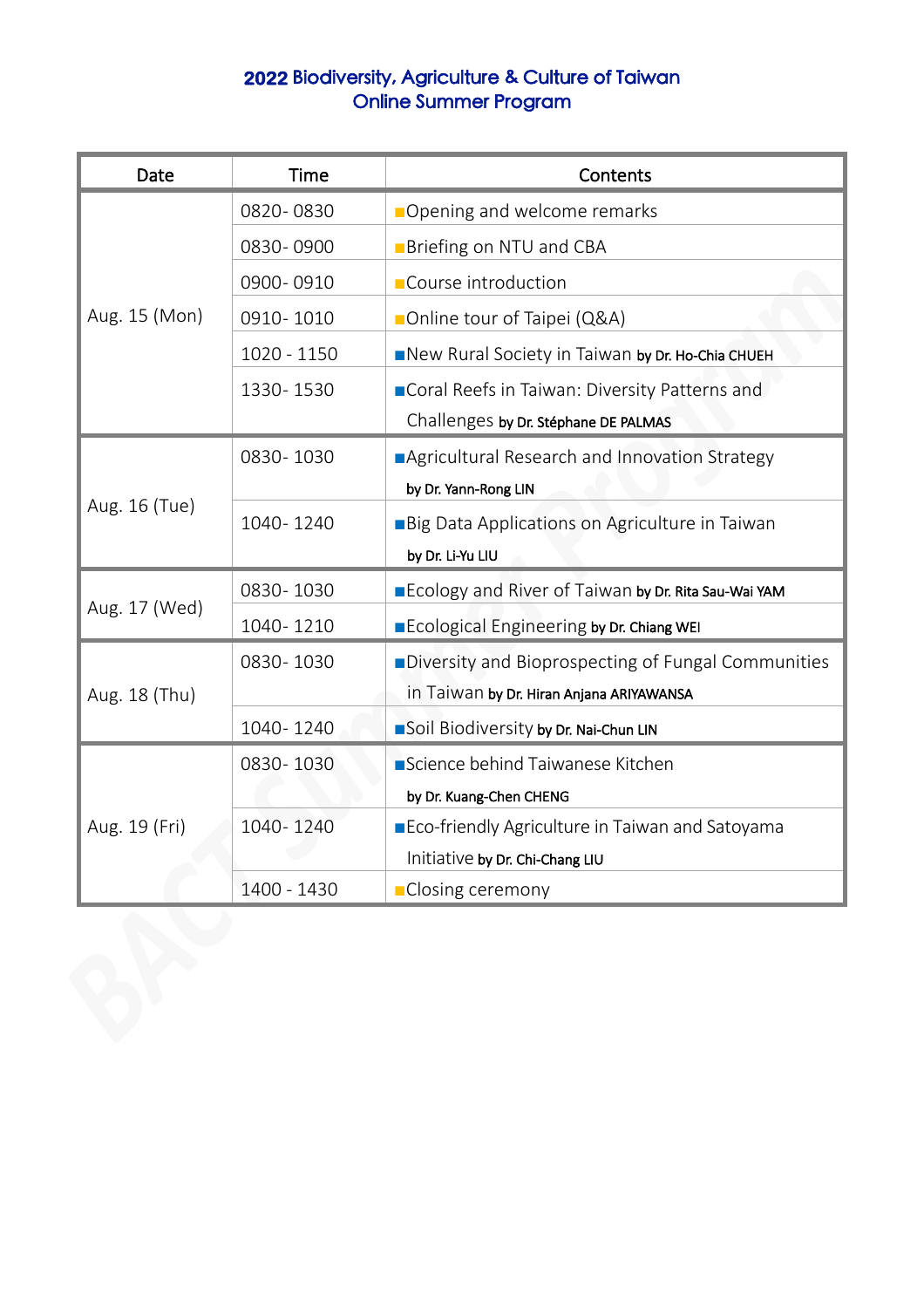## Research Background of NTU Faculty Members



## Dr. Huu-Sheng LUR 盧虎生

Dean & Professor College of Bioresources and Agriculture Department of Agronomy E-mail: lurhs@ntu.edu.tw



### Dr. Je-Ruei LIU 劉嚞睿

Associate Dean & Director College of Bioresources and Agriculture Center for International Agricultural Education & Academic Exchanges Email: jrliu@gmail.com Research area and Key words: microbial biotechnology; genetic engineering; fermentation technology



### Dr. Ho-Chia CHUEH 闕河嘉

Associate Professor Department of Bio-Industry Communication and Development Email: hchueh@ntu.edu.tw Research area and Key words: rural studies; cultural studies; indigenous community development; educational philosophy and theory



### Dr. Stéphane DE PALMAS

Postdoctoral Fellow Institute of Oceanography College of Science Email: depalmasstephane@gmail.com Research area and Key words: coral reef ecology; coral ecosystems; molecular ecology



#### Dr. Yann-Rong LIN 林彥蓉

Professor Department of Agronomy Email: ylin@ntu.edu.tw Research area and Key words: molecular breeding of crop; genetics



### Dr. Li-Yu LIU 劉立瑜

Professor Department of Agronomy Email: lyliu@ntu.edu.tw Research area and Key words: biometry; bioinformatics